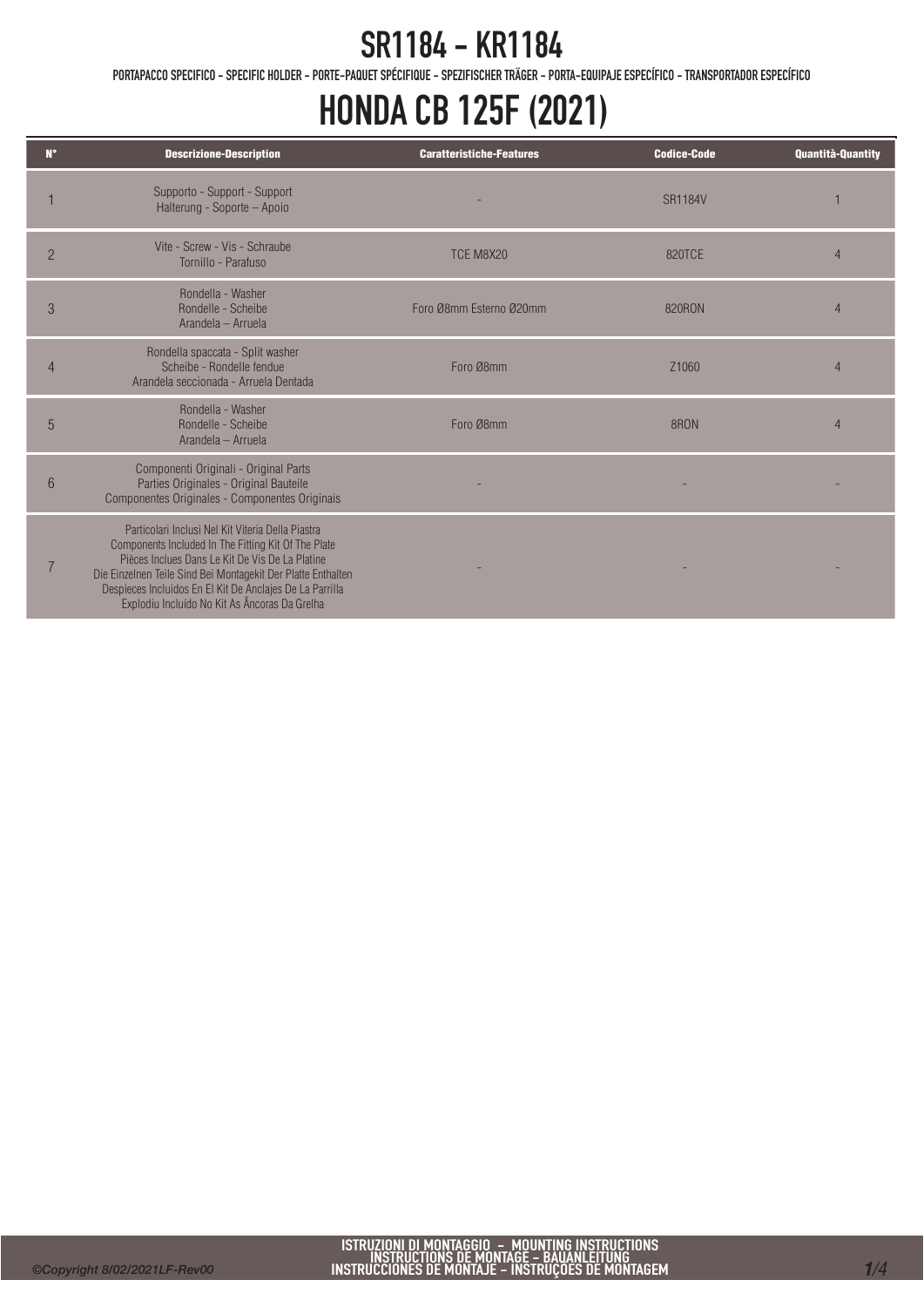PORTAPACCO SPECIFICO - SPECIFIC HOLDER - PORTE-PAQUET SPÉCIFIQUE - SPEZIFISCHER TRÄGER - PORTA-EQUIPAJE ESPECÍFICO - TRANSPORTADOR ESPECÍFICO

# HONDA CB 125F (2021)





12mm 7 10mm 5mm / 6mm ØÉ  $10$ 40 50 60 70 100  $\mathbf{0}$  $20$  $30$ 80 90  $(mm)$ 

#### *©Copyright 8/02/2021LF-Rev00*

ISTRUZIONI DI MONTAGGIO – MOUNTING INSTRUCTIONS<br>INSTRUCTIONS DE MONTAGE – BAUANLEITUNG<br>INSTRUCCIONES DE MONTAJE – INSTRUÇÕES DE MONTAGEM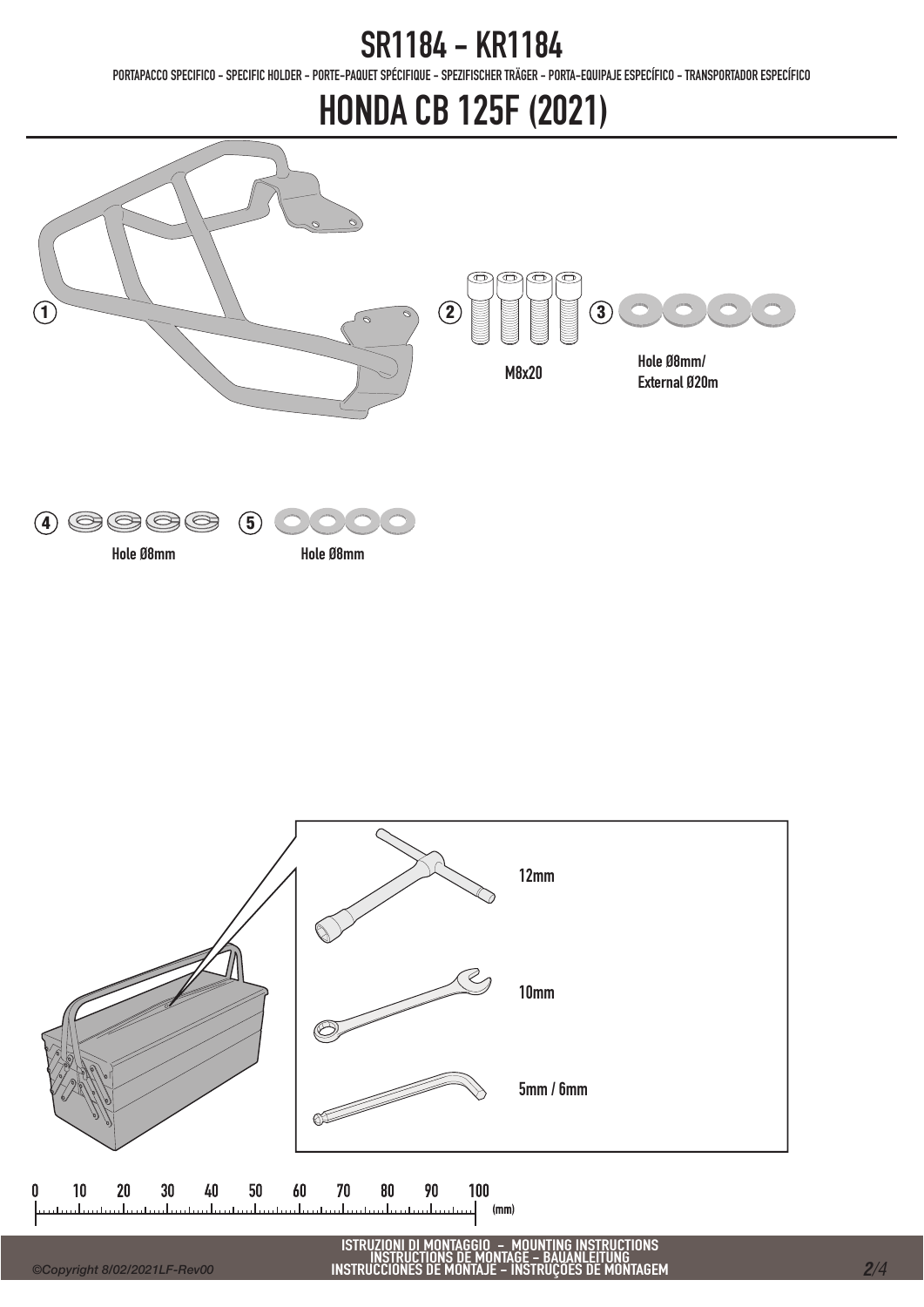PORTAPACCO SPECIFICO - SPECIFIC HOLDER - PORTE-PAQUET SPÉCIFIQUE - SPEZIFISCHER TRÄGER - PORTA-EQUIPAJE ESPECÍFICO - TRANSPORTADOR ESPECÍFICO

# HONDA CB 125F (2021)